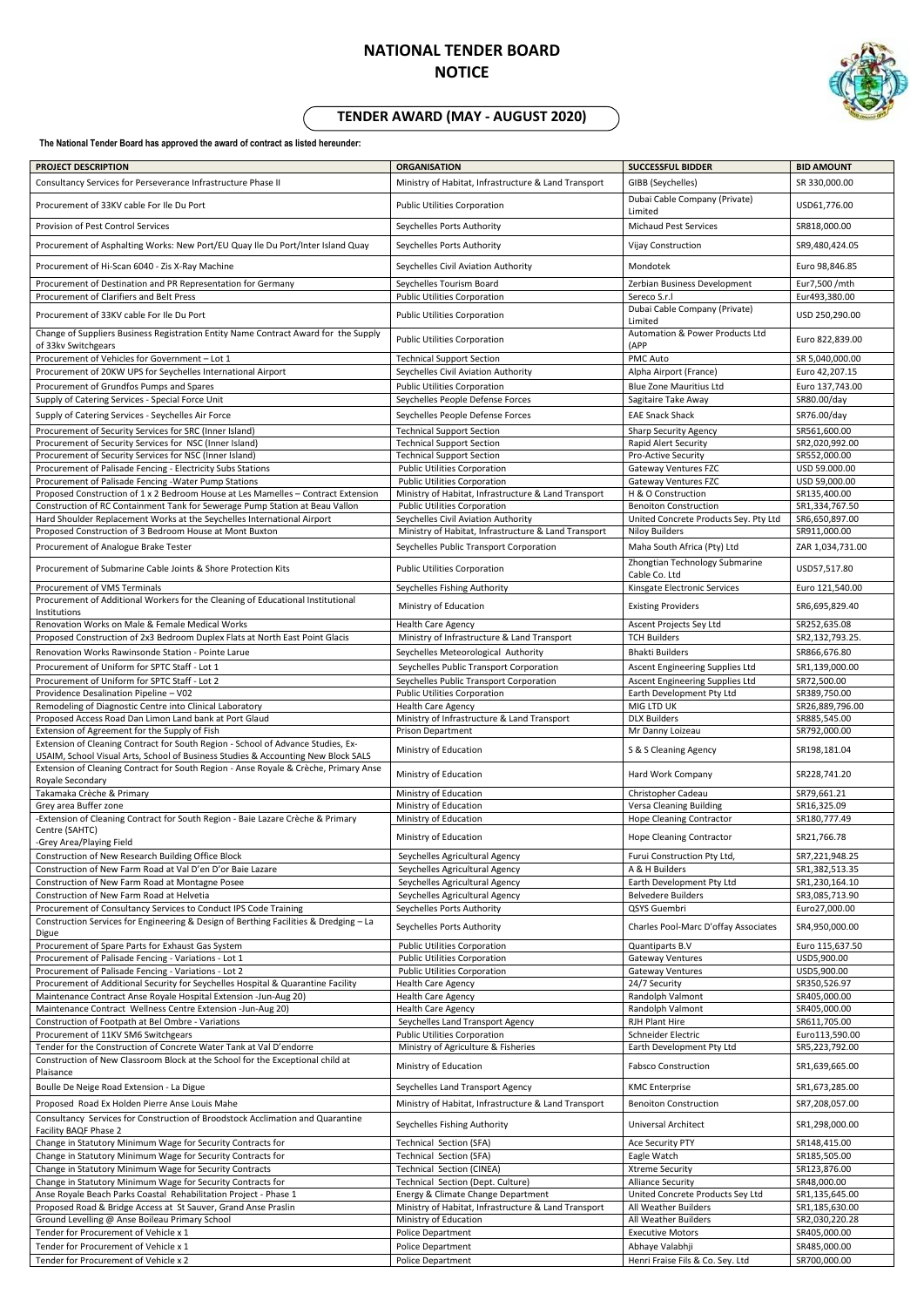| Tender for Procurement of Vehicle x 9                                                      | Police Department                                                 | PMC Auto                                                            | SR2,520,000.00                |
|--------------------------------------------------------------------------------------------|-------------------------------------------------------------------|---------------------------------------------------------------------|-------------------------------|
| <b>Procurement of Crash Barriers</b>                                                       | Seychelles Land Transport Agency                                  | Ascent Engineering Supply (pty)                                     | SR2,927,000.00                |
| Procurement of one New Holland Tractor and Two Flex Wings Grass Mover                      | Seychelles Civil Aviation Authority                               | <b>Birger International LTD</b>                                     | EURO 53,250.00                |
| ATM Modernisation for the Seychelles Air Navigation Service Provider                       | Seychelles Civil Aviation Authority                               | ADACEL Inc. (Canada)                                                | USD3,625,000.00               |
| Lower Mont Buxton Pipeline Replacement                                                     | <b>Public Utilities Corporation</b>                               | Earth Development Pty Ltd                                           | SR1,439,075.00                |
| Procurement of Filter Cartridge for the Providence and Anse Boileau Desalination           | <b>Public Utilities Corporation</b>                               | Pentair Water Treatment Pvt. Ltd                                    | USD184,600.00                 |
| Plants                                                                                     |                                                                   |                                                                     |                               |
| Procurement of Additional Vehicle x 3                                                      | <b>Police Department</b>                                          | PMC Auto                                                            | SR840,000.00                  |
| <b>Procurement of Vehicles</b>                                                             | <b>National Sports Council</b>                                    | Abhaye Valabhji                                                     | SR990,000.00                  |
| Re roofing at SBSA School - Variations                                                     | Ministry of Education                                             | All Weather Builders                                                | Sr354,211.00                  |
| Extension of Contract for Procurement of Additional Police Vehicles - Revised Lot 2        | Seychelles Police                                                 | Abhaye Valabhji                                                     | SR560,000.00                  |
| Renewal of software License - Harmonic Enensys & Sea Charge Service                        | Seychelles Broadcasting Corporation                               | <b>African Union Communications</b>                                 | USD114,861.30                 |
|                                                                                            | <b>Technical Section</b>                                          | Ivans Isnard - Lot 1                                                | SR164,250.00/mth              |
|                                                                                            |                                                                   | Dean Delcy - Lot 2                                                  | SR108,550.00mth               |
| Procurement of Servicing and Maintenance of Air Conditioning Units                         |                                                                   | Uni Cool - Lot 3                                                    | SR155,000.00mth               |
|                                                                                            |                                                                   | A.M.S Cooling - Lot 4                                               | SR165,600.00mth               |
|                                                                                            |                                                                   | Steve Simara - Lot 5                                                | SR120,600.00mth               |
|                                                                                            |                                                                   | N & H Services - Lot 6                                              | SR177,500.00mth               |
|                                                                                            |                                                                   | Marpol Security - Lot 1                                             | SR641,161.29                  |
|                                                                                            |                                                                   | JPM Security - Lot 2                                                | SR311,500.00                  |
| Procurement of Security Services                                                           | Seychelles Agricultural Agency                                    | Active Protection Service (Pty) Ltd -                               | SR403,862.15                  |
|                                                                                            |                                                                   | Lot 3                                                               |                               |
|                                                                                            |                                                                   | Ace Security Services (Pty) Ltd - Lot 4                             | SR475,065.00                  |
|                                                                                            |                                                                   | Vision Security Agency - Lot 5                                      | SR544,840.00                  |
| Procurement of IT Computers and Equipment                                                  | <b>Financial Services Agency</b>                                  | Yslim Company Pte Ltd (Singapore)                                   | SGD84,366.00                  |
| Procurement of Additional Laptops to Implement FSA Business Continuity Plan                | <b>Financial Services Agency</b>                                  | Yslim Company Pte Ltd (Singapore)                                   | SGD25,590.00                  |
| Proposed Construction of 3 x 1 Bedroom House & 1x3 Bedroom Apartment at Kan                | Ministry of Habitat, Infrastructure & Land Transport              | <b>Furui Construction</b>                                           | SR485,963.00                  |
| Frichot                                                                                    |                                                                   |                                                                     |                               |
| Procurement of Mechanical Spares                                                           | <b>Public Utilities Corporation</b>                               | Man Energy South Africa (pty) Ltd                                   | ZAR1,874,387.15               |
| Procurement of Security Services - Lot 1                                                   | Seychelles Agricultural Agency                                    | <b>Marpol Security</b>                                              | SR641,161.29                  |
| Procurement of Consultancy Services for the Study to Assess the Adequacy of Berth          | Seychelles Ports Authority                                        | Maritime & Transport Business                                       | EURO 45,882.00                |
| Space in Port Victoria                                                                     |                                                                   | Solutions                                                           |                               |
| Consultancy Services for Parenting Assessment Survey 2019-2020                             | Social Affairs Department                                         | Mr. Benjamin Vel                                                    | SR202,000.00                  |
| Consultancy Services for Wastewater Treatment Plant @ Grand Anse Mahe                      | Ministry of Habitat, Infrastructure & Land Transport              | <b>Greentech Consultants</b>                                        | SR3,976,311.30                |
| Calculation of Statutory Change in Minimum Wages - Security Contract - SRC Inner           |                                                                   | <b>Sharp Security Agency</b>                                        | SR37,408.18                   |
| Island                                                                                     |                                                                   |                                                                     |                               |
| Calculation of Statutory Change in Minimum Wages - Security Contract - NSC Inner           |                                                                   | Rapid Alert Security                                                | SR134,618.29                  |
| Island                                                                                     |                                                                   |                                                                     |                               |
| Calculation of Statutory Change in Minimum Wages - Security Contract - NSC Inner           |                                                                   | Pro - Active Security                                               | SR36,768.72                   |
| Island                                                                                     | <b>Technical Section</b>                                          |                                                                     |                               |
| Calculation of Statutory Change in Minimum Wages - Security Contract - NSC Victoria        |                                                                   | Sentinal of Seychelles                                              | SR104,790.85                  |
| <b>Sports Venues</b>                                                                       |                                                                   |                                                                     |                               |
| Calculation of Statutory Change in Minimum Wages - Security Contract -SPTC- Port           |                                                                   | <b>XWO Security</b>                                                 | SR265,648.03                  |
| Launay, Barabrons, & Baie Lazare Bu Depot                                                  |                                                                   |                                                                     |                               |
| Calculation of Statutory Change in Minimum Wages - Security Contract - SPTC - AAP,         |                                                                   | Pegasus Security                                                    | SR228,988.69                  |
| New Port & Ile Du Port                                                                     |                                                                   |                                                                     |                               |
| Extension of Contract - Security Services - Sept-Dec                                       | <b>Health Care Agency</b>                                         | <b>B&amp;N Security</b>                                             | SR272,000.00                  |
|                                                                                            |                                                                   | 24/7 Company Limited                                                | SR350,526.79                  |
|                                                                                            |                                                                   |                                                                     |                               |
| Construction of Concrete Road, Retaining Wall and Drain @ Carana Glacis                    | Ministry of Habitat, Infrastructure & Land Transport              | Malcom's Builders                                                   | SR864,000.00                  |
| Construction of Reinforced Wall @ Mont Plaisir, Anse Royale                                | Ministry of Habitat, Infrastructure & Land Transport              | <b>Centurion Construction</b>                                       | SR973,303.53                  |
| Maintenance Contract and Sewerage Treatment Plant for Wellness Centre (Sep - Oct)          |                                                                   | Randolph Valmont                                                    | SR270,000.00                  |
| Maintenance Contract and Sewerage Treatment Plant for Anse Royale Hospital (Sep -          | <b>Health Care Agency</b>                                         | Randolph Valmont                                                    | SR270,000.01                  |
| Oct)                                                                                       |                                                                   |                                                                     |                               |
| Supply of Fish -Extension                                                                  | <b>Prison Services</b>                                            | Mr Danny Loizeau                                                    | SR792,000.00                  |
| Procurement of Additional Works - (V02) New 33KV Substation @ Power Station                | <b>Public Utilities Corporation</b>                               | Earth Development Pty Ltd                                           | SR428,450.00                  |
| Roche Caiman                                                                               |                                                                   |                                                                     |                               |
| Construction of 1x2 Bedroom House @ Baie Lazare                                            | Ministry of Habitat, Infrastructure & Land Transport              | Divy Construction Pty Ltd                                           | SR858,680.00                  |
|                                                                                            |                                                                   |                                                                     | SR1,250.00                    |
|                                                                                            |                                                                   |                                                                     | SR1,450.00                    |
| Procurement of Pest Control Services - Lot 4, 5, 6, 7, Ile Du Port, Ile de Romainville     | <b>Public Utilities Corporation</b>                               | Michaud Pest Services Ltd                                           | SR700.00                      |
|                                                                                            |                                                                   |                                                                     | SR1,920.00                    |
|                                                                                            |                                                                   |                                                                     | SR3,200.00                    |
| Construction Of Reinforced Concrete Wall @ Mont Plaisir, Anse Royale                       | Ministry of Habitat, Infrastructure & Land Transport              | <b>Centurion Construction</b>                                       | SR973,303.53                  |
| Supply of Fish - Extension of Contract                                                     | <b>Prison Services</b>                                            | Mr Danny Loizeau                                                    | SR396,000.00                  |
| (VO2) New 33kv Substation @ Power Station Roche Caiman - Additional Works                  | <b>Public Utilities Corporation</b>                               | Earth Development Pty LTD                                           | SR428,450.00                  |
|                                                                                            |                                                                   | <b>Alliance Security</b>                                            | SR93,042.36                   |
|                                                                                            |                                                                   | <b>Extreme Security Services</b>                                    | SR67,019.69                   |
| Procurement of Security Services - Minimum Wages Adjustment                                | National Council for the Elderly                                  | <b>B&amp;N Security Security Services</b>                           | SR64,627.95                   |
|                                                                                            |                                                                   | Eagle Watch Security Services                                       | SR42,622.01                   |
|                                                                                            |                                                                   | <b>Shield Security</b>                                              | SR40,554.01                   |
| Construction of 1x2 Bedroom House @ Baie Lazare                                            | Ministry of Habitat, Infrastructure & Land Transport              | Divy Construction (Pty) Ltd                                         | SR858,680.00                  |
| Procurement of Servicing and Maintenance of Air-Condition Units (Re-Tendering of Lot<br>5) | <b>Technical Services</b>                                         | Seykool                                                             | SR107,500.00                  |
| Procurement of Servicing and Maintenance of Air-Condition Units (Re-Tendering of Lot       |                                                                   |                                                                     |                               |
| 7)                                                                                         | <b>Technical Services</b>                                         | <b>H&amp;S Refrigeration</b>                                        | SR66,900.00                   |
|                                                                                            | Technical Section - Lot 1                                         | <b>Active Protection Services</b>                                   | SR139,780.42                  |
|                                                                                            | Technical Section - Lot 2                                         | <b>Alliance Security</b>                                            | SR348659.02                   |
|                                                                                            | Technical Section - Lot 3                                         | <b>General Security</b>                                             | SR229,945.65                  |
|                                                                                            | Technical Section - Lot 4                                         | Secure R U S                                                        | SR436,404.85                  |
|                                                                                            | Technical Section - Lot 5                                         | Ace Security Services (Pty) Ltd                                     | SR507,530.49                  |
|                                                                                            | Technical Section - Lot 6                                         | Pegasus Security Co.                                                | SR349,187.14                  |
|                                                                                            | Technical Section - Lot 7                                         | <b>Security Protection Services</b>                                 | SR279,604.98                  |
|                                                                                            | Technical Section - Lot 8                                         | <b>Express Security Agency</b>                                      | SR226,254.94                  |
|                                                                                            | Technical Section - Lot 9                                         | Storm Alarm & Security Services                                     | SR174,708.98                  |
|                                                                                            | Technical Section - Lot 10                                        | <b>Xtreme Security Services</b>                                     | SR275,705.19                  |
| <b>Extension of Security Services Contracts</b>                                            | Technical Section - Lot 11                                        | <b>Stronghold Security</b>                                          | SR359,945.73                  |
|                                                                                            | Technical Section - Lot 12                                        | 24/7 Co. Ltd                                                        | SR329,920.64                  |
|                                                                                            | Technical Section - Lot 13                                        | <b>Guard Amour Security</b>                                         |                               |
|                                                                                            |                                                                   |                                                                     | SR233,461.99                  |
|                                                                                            | Technical Section - Lot 14<br>Technical Section - Lot 15          | <b>DIQqa</b>                                                        | SR222,889.53<br>SR311,659.14  |
|                                                                                            |                                                                   | Cat Security                                                        |                               |
|                                                                                            | Technical Section - Lot 16<br>Technical Section - Lot 17          | <b>XWO Security</b>                                                 | SR352,201.53<br>SR378,016.46  |
|                                                                                            | Technical Section - Lot 18                                        | <b>Marpol Security</b><br>Sheild Security                           |                               |
|                                                                                            |                                                                   |                                                                     | SR338,605.06                  |
|                                                                                            | Technical Section - Lot 19                                        | <b>Royal Security Services</b>                                      | SR294,625.75                  |
| Procurement of Water Meters                                                                | Technical Section - Lot 20<br><b>Public Utilities Corporation</b> | La Digue Island Security Services<br>Elster Kebt Metering (Pty) Ltd | SR247,768.89<br>USD124,040.00 |